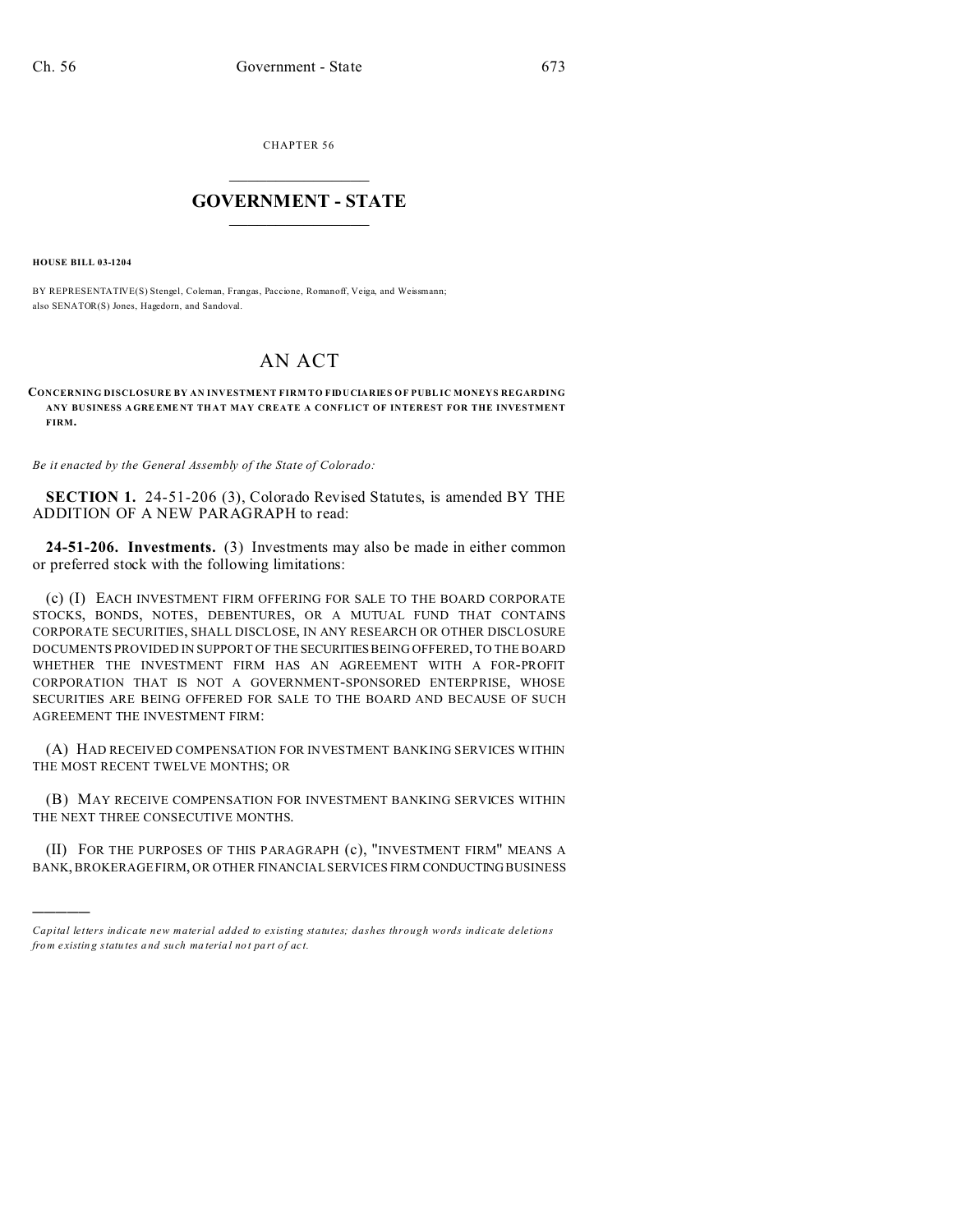WITHIN THIS STATE, OR ANY AGENT THEREOF.

**SECTION 2.** 24-36-113 (1), Colorado Revised Statutes, is amended to read:

**24-36-113. Investment of state moneys - limitations.** (1) (a) Whenever there are moneys in the state treasury that are not immediately required to be disbursed, the state treasurer is authorized to invest the same in United States domestic fixed income securities. In making such investments, the state treasurer shall use prudence and care to preserve the principal and to secure the maximum rate of interest consistent with safety and liquidity. The state treasurer shall formulate investment policies regarding liquidity, maturity, and diversification appropriate to each fund or pool of funds in the state treasurer's custody available for investment.

(b) (I) IF THE STATE TREASURER INVESTS STATE MONEYS THROUGH AN INVESTMENT FIRM OFFERING FOR SALE CORPORATE STOCKS, BONDS, NOTES, DEBENTURES, OR A MUTUAL FUND THAT CONTAINS CORPORATE SECURITIES, THE INVESTMENT FIRM SHALL DISCLOSE, IN ANY RESEARCH OR OTHER DISCLOSURE DOCUMENTS PROVIDED IN SUPPORT OF THESECURITIES BEING OFFERED, TO THE STATE TREASURER WHETHER THE INVESTMENT FIRM HAS AN AGREEMENT WITH A FOR-PROFIT CORPORATION THAT IS NOT A GOVERNMENT-SPONSORED ENTERPRISE, WHOSE SECURITIES ARE BEING OFFERED FOR SALE TO THE STATE TREASURER AND BECAUSE OF SUCH AGREEMENT THE INVESTMENT FIRM:

(A) HAD RECEIVED COMPENSATION FOR INVESTMENT BANKING SERVICES WITHIN THE MOST RECENT TWELVE MONTHS; OR

(B) MAY RECEIVE COMPENSATION FOR INVESTMENT BANKING SERVICES WITHIN THE NEXT THREE CONSECUTIVE MONTHS.

(II) FOR THE PURPOSES OF THIS PARAGRAPH (b), "INVESTMENT FIRM" MEANS A BANK, BROKERAGE FIRM, OR OTHERFINANCIAL SERVICES FIRM CONDUCTING BUSINESS WITHIN THIS STATE, OR ANY AGENT THEREOF.

**SECTION 3.** 24-75-601.1, Colorado Revised Statutes, is amended BY THE ADDITION OF A NEW SUBSECTION to read:

**24-75-601.1. Legal investments of public funds.** (2.5) (a) IF A PUBLIC ENTITY INVESTS PUBLIC MONEYS THROUGH AN INVESTMENT FIRM OFFERING FOR SALE CORPORATE STOCKS, BONDS, NOTES, DEBENTURES, OR A MUTUAL FUND THAT CONTAINS CORPORATE SECURITIES, THE INVESTMENT FIRM SHALL DISCLOSE, IN ANY RESEARCH OR OTHER DISCLOSURE DOCUMENTS PROVIDED IN SUPPORT OF THE SECURITIES BEING OFFERED, TO THE PUBLIC ENTITY WHETHER THE INVESTMENT FIRM HAS AN AGREEMENT WITH A FOR-PROFIT CORPORATION THAT IS NOT A GOVERNMENT-SPONSORED ENTERPRISE, WHOSE SECURITIES ARE BEING OFFERED FOR SALE TO THE PUBLIC ENTITY AND BECAUSE OF SUCH AGREEMENT THE INVESTMENT FIRM:

(A) HAD RECEIVED COMPENSATION FOR INVESTMENT BANKING SERVICES WITHIN THE MOST RECENT TWELVE MONTHS; OR

(B) MAY RECEIVE COMPENSATION FOR INVESTMENT BANKING SERVICES WITHIN